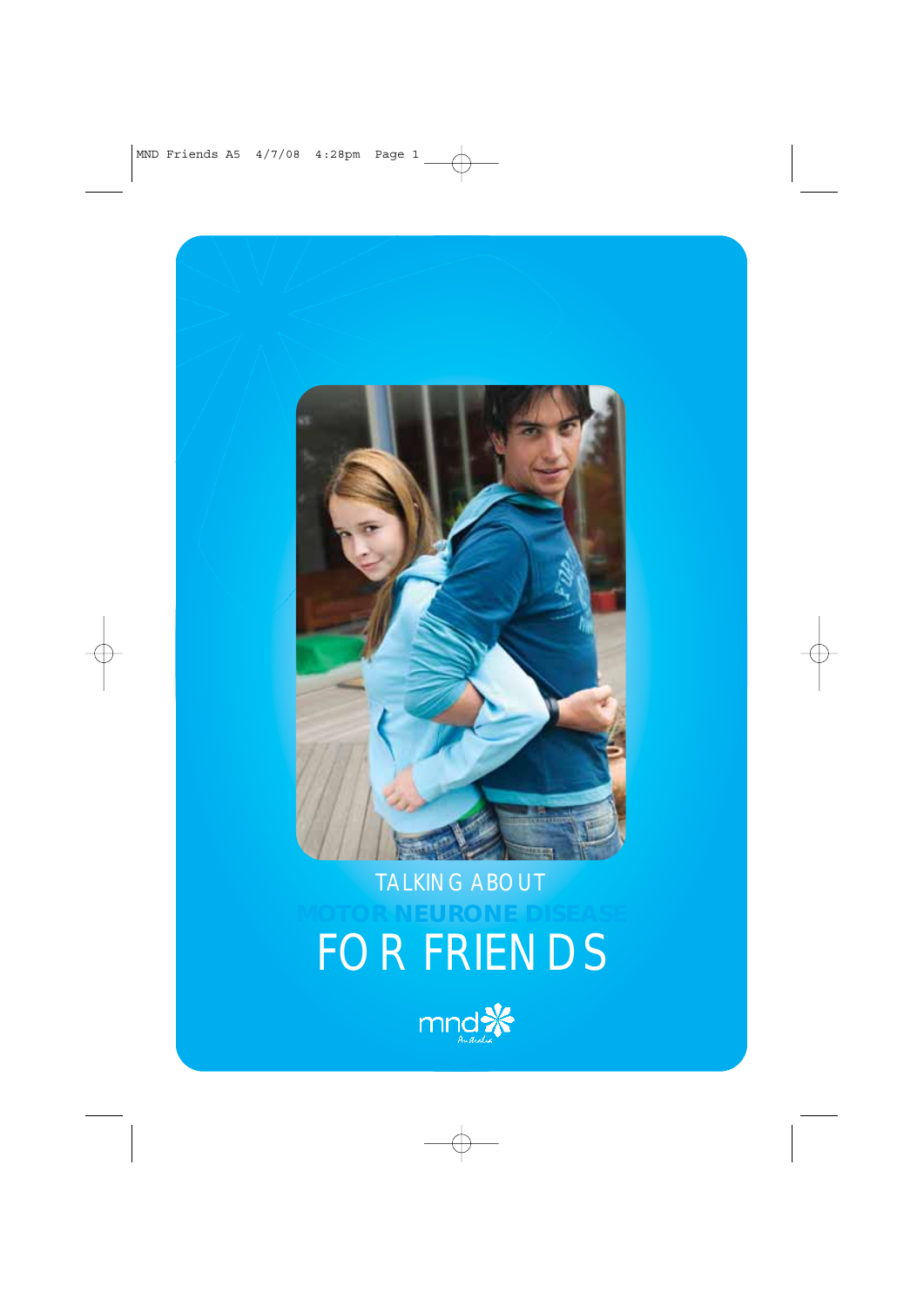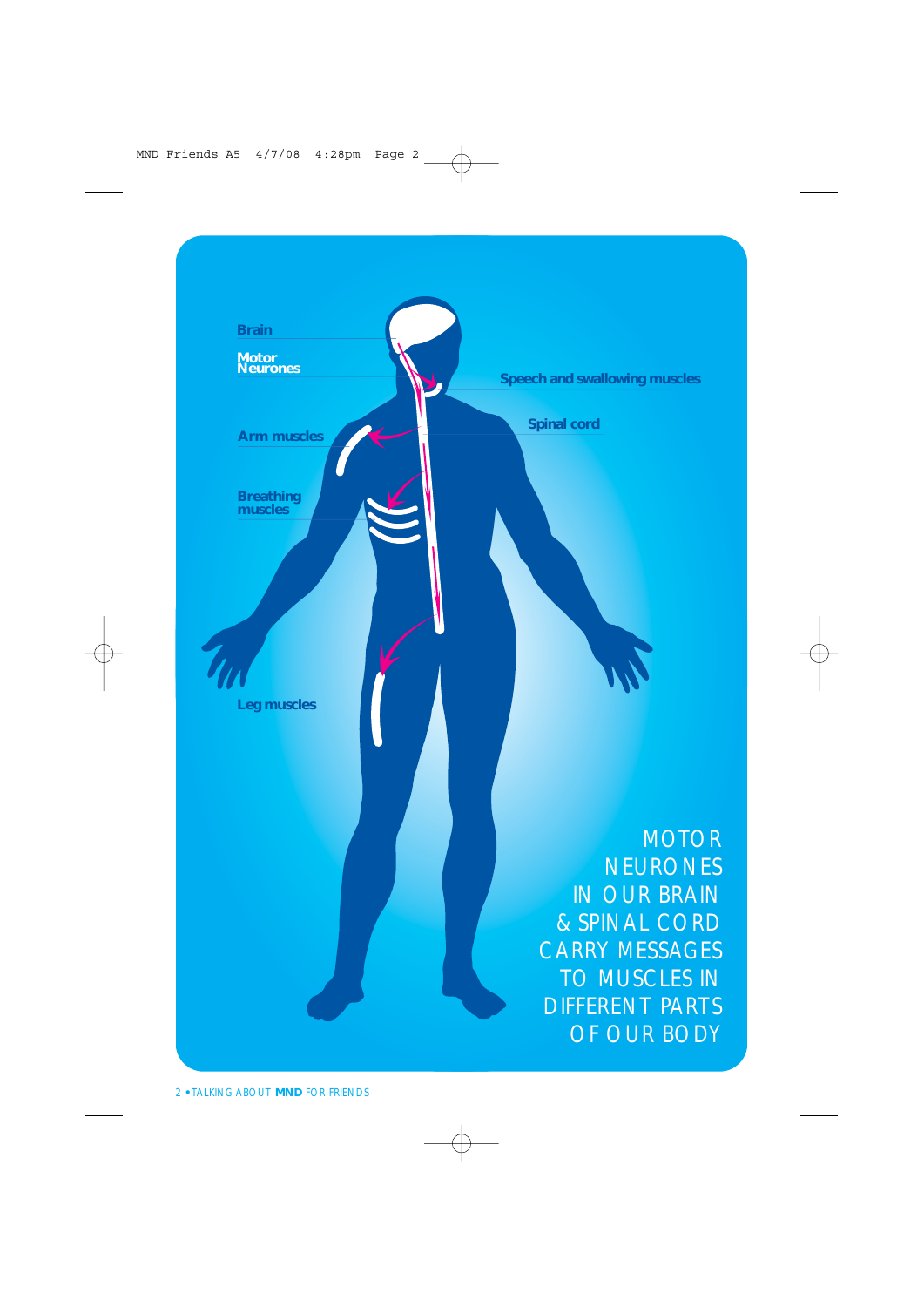### WHEN YOUR FRIEND'S MUM OR DAD HAS MOTOR NEURONE DISEASE

**There are some very useful things you can do to help a friend when their Mum or Dad has motor neurone disease (MND). The first step is to understand more about MND and how it can affect a family.**

#### **WHAT IS MND?**

**Our bodies are amazing - they can do so many things!** That's because we have MUSCLES all over us. Muscles help us to move around.The muscles in our legs work so that we can walk.The ones in our arms let us pick up things, clean our teeth and comb our hair. Our mouth and throat muscles let us talk, chew and swallow our food and drinks.

Before a muscle can move it needs a message from the brain telling it what to do.The brain sends its messages through special nerve cells called motor neurones. Motor neurone disease (MND) is the name for what happens when a person's motor neurones stop working properly. In some countries MND is called 'ALS'.

When motor neurones break down. fewer and fewer messages from the brain get through to some muscles.

These muscles grow weaker and start to waste away. Eventually, no messages from the brain get through - the muscles won't move even when the person tries very hard to use them.

Some people with MND won't be able to walk, some can't move their arms. Others might sound 'funny' because they can't talk clearly or swallow properly any more.

MND can also start for someone as difficulty speaking clearly, or finding it harder to swallow food and liquids.

It is a serious illness - it gets worse as it spreads to different muscles in the body. Some people live longer but most have MND from one to five years.There is no cure.

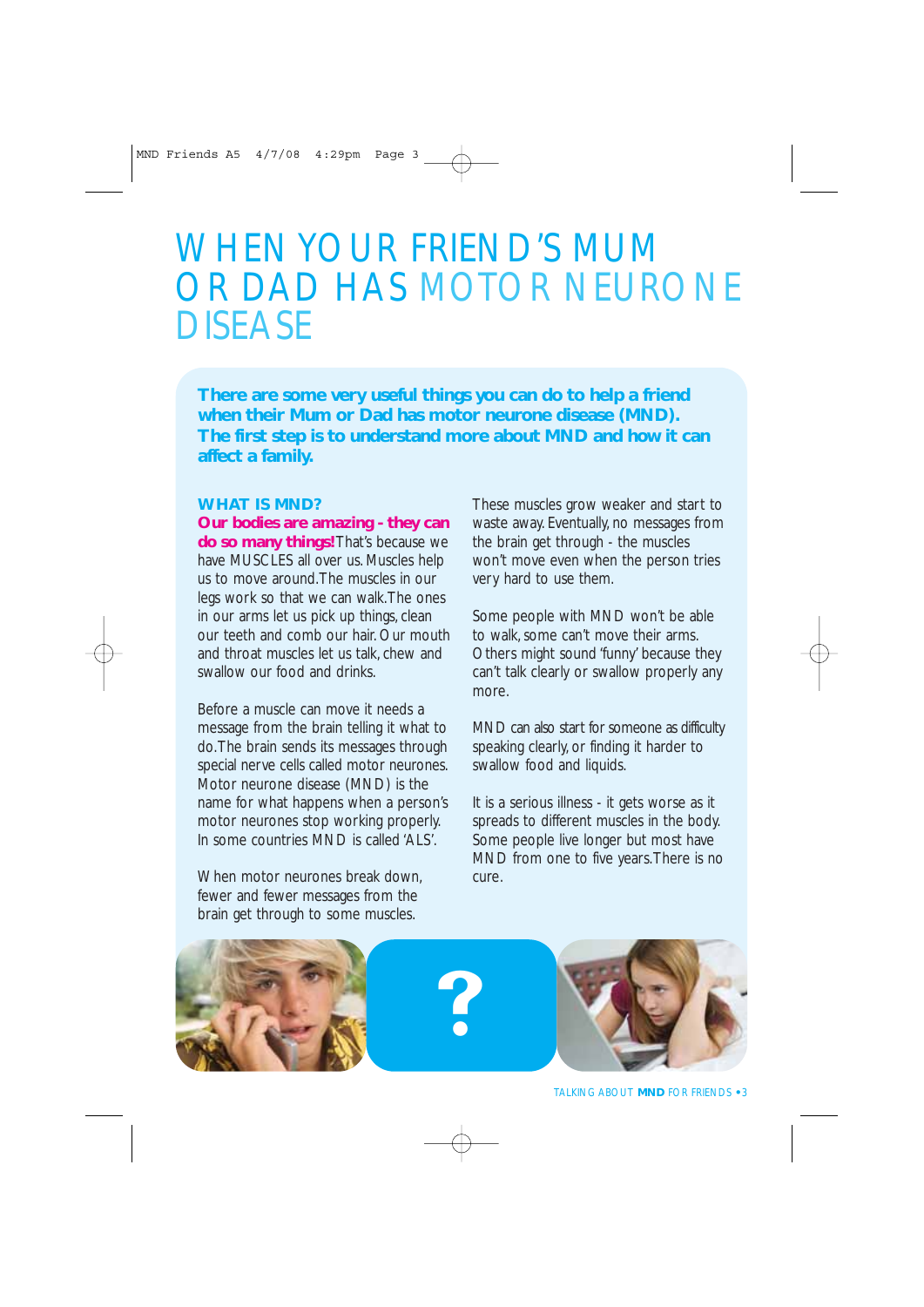

#### **WHAT CAUSES IT?**

Nobody knows why people get MND but scientists around the world are working to find the causes and how to cure it.We do know that it isn't passed from one person to another by 'germs'.You can be physically close to someone with MND but you won't 'catch' it.

#### **WHAT EFFECT DOES MND HAVE?**

As the person with MND becomes weaker they may need more and more help to do things.This means that things the family can do together will change. Getting 'out and about' might be more difficult. Changes can happen very quickly and this can be very sad and difficult for the parent with MND and for everyone in the family.

Your friend's Mum or Dad might look different as they get weaker. It could become harder to understand what they say.

But their mind, the way they think, usually stays the same. They will be the same person 'underneath'. They'll remember the times you've called in and will still be interested to hear what you are doing.



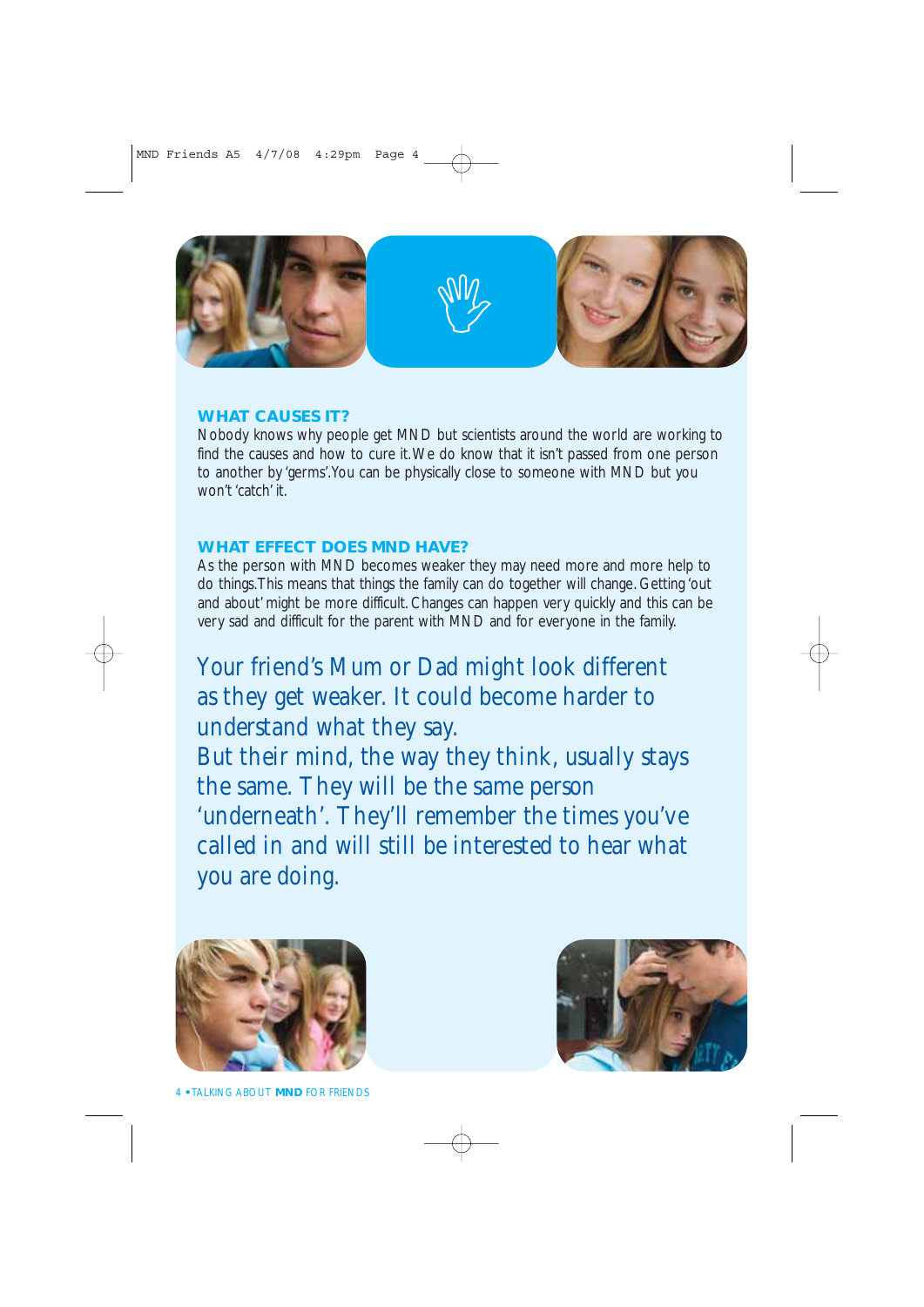# HOW TO HELP YOUR FRIEND:

- **• Let your friend know that you are there for them if they want to talk about things.**
- **• If they don't want to talk, don't take it personally. Just knowing that you care can be helpful for them.**
- **• If they do want to talk, just be a good listener.Try to understand how things are for them. Don't interrupt or give lots of advice.**
- **• Your friend probably doesn't want to be 'singled out' for special attention - they will want their time with their friends and at school to be as 'normal' as possible.**
- **• Be a 'buddy' as far as school goes. Help them keep up-to-date with school work if they have to take time off.**
- **• There will be 'bad' days for your friend. Changes in what their Mum or Dad can do may happen quickly. Just let them know that you're there for them.**
- **• Keep up your contact with your friend even if they don't return your messages. Try not to delay contacting them for too long - they may feel rejected and disappointed.**
- **• Sometimes your friend may be very sad, withdrawn or irritable because of the differences MND is making to their life.**

**Don't think this is because of something you've said or done. They may be having to get used to medical equipment and many health care people coming into their home. They may need to spend more time helping out at home.**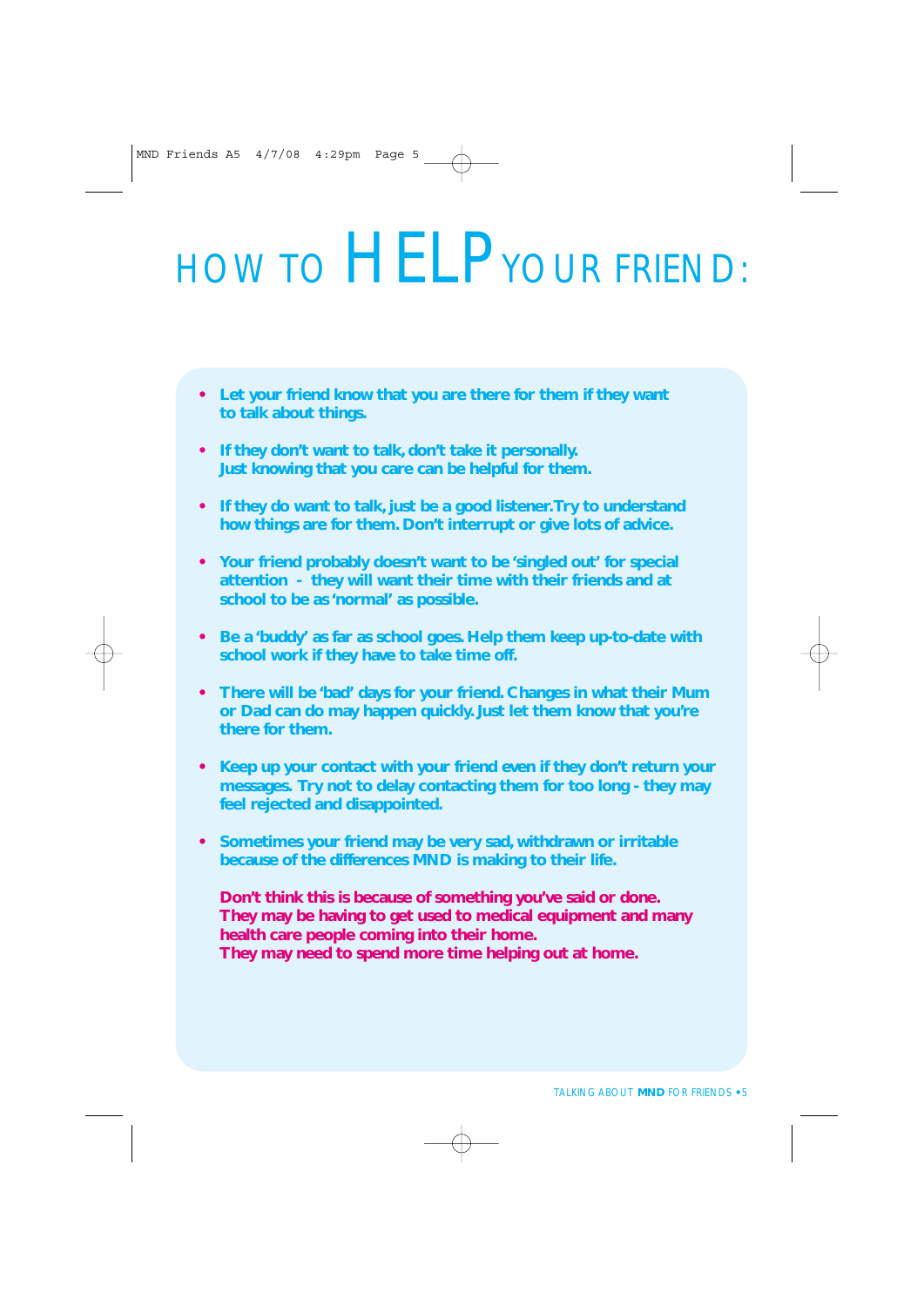# HOW TO HELP YOUR FRIEND:

- **• Their parents may not be able to drive them around as much as they used to.A lift to sport or a party can really help your friend keep up their activities & social contacts. Don't offer more help than you can really manage, so your friend won't feel let down when you can't help them.**
- **• Take an interest in what is happening with their Mum or Dad. If you're invited to visit, ask what changes you need to know about, so you're prepared.You may feel uncomfortable with some of the changes you notice, but this usually passes.**
- **• Be honest if helping out and visiting become difficult for you. You could say something like:**

"What's happening to your Mum or Dad is making me really sad and I'm finding it hard not to show my feelings".

**• Don't feel guilty about having fun in your own life because your friend is having a tough time in theirs.You might want to say something like:**

"I wish I could make things better for you. I don't feel comfortable talking about good times I'm having, when things are tough for you. I want to share what I'm doing, like we always have".

**• Sometimes you may feel that you need some help yourself to keep on going.Talking with someone about the effect MND is having on YOU can help you to stay available for your friend.**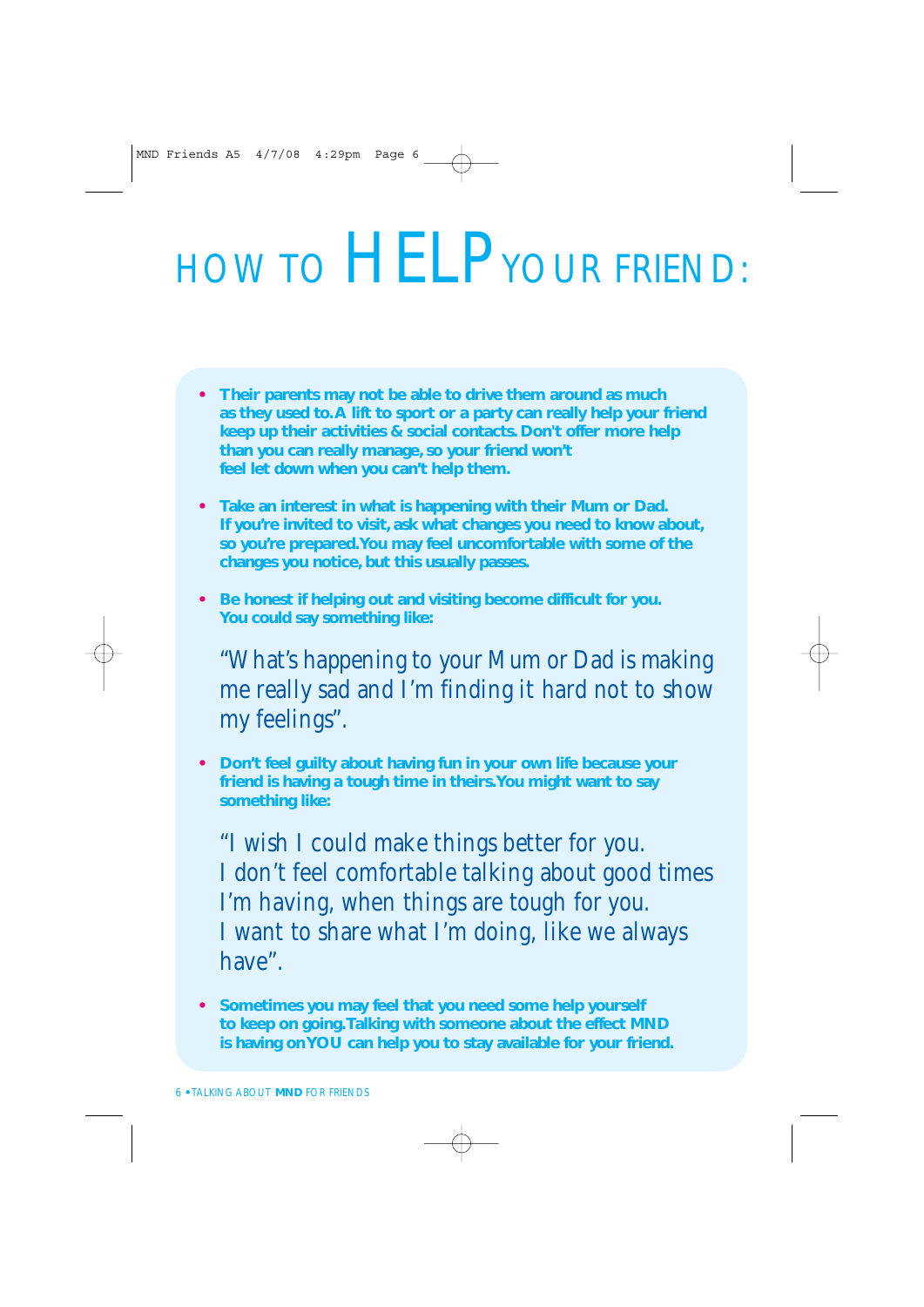### By being thoughtful and keeping your friendship strong, you will be a great help to your friend.